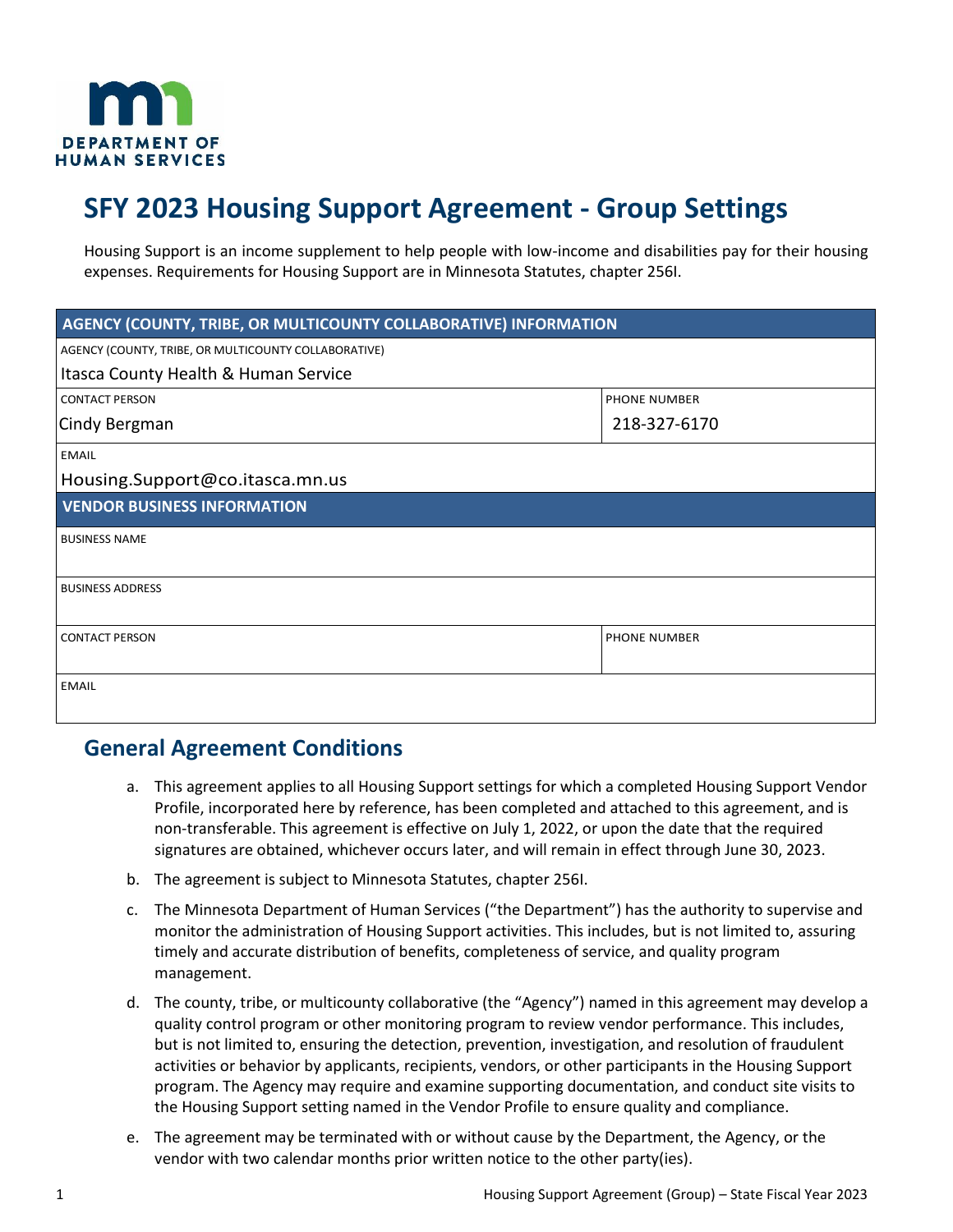- f. The Department has the right to suspend or terminate this agreement immediately when the health or welfare of the housing or service recipients is endangered, or the vendor breaches a non-curable material term of the agreement.
- g. If the Department learns of a curable material breach of the agreement by the vendor, the Department will provide written notice of the breach and allow ten days to cure the breach. If the breach is not cured within the time allowed, the Department may immediately terminate the agreement. If a cure to the breach is not possible, the Department may immediately terminate the agreement.

#### **Provider Standards**

- h. Minimum Staff Qualifications
	- i. When Housing Support staff operate under a license issued by the Minnesota Department of Health or the Minnesota Department of Human Services, the minimum staff qualification requirements shall be the qualifications listed under the related licensing standards.
	- ii. All staff who have direct contact\* with individuals in Board and Lodging, Assisted Living, or Tribe-Certified Housing, and do not also operate under an additional license, must meet or exceed the following minimum staff qualification requirements, and provide documentation to the Agency when requested:
		- 1. Have skills and knowledge acquired through **at least one** of the following:
			- a. a course of study in a health or human services related field leading to a bachelor of arts, bachelor of science, or associate's degree;
			- b. one year of experience with the target population served;
			- c. experience as a certified peer specialist according to Minnesota Statutes, section 256B.0615; or
			- d. meet the requirements for unlicensed personnel under Minnesota Statutes, sections 144A.43 to 144A.483.
		- 2. Hold a current driver's license appropriate to the vehicle used if transporting recipients of Housing Support.
		- 3. Completion of vulnerable adult mandated reporter training (or child maltreatment mandated reporter training where applicable).
		- 4. Completion of orientation training when offered by the Department.
- i. Background Study Requirements
	- i. The following individuals are subject to background studies according to Minnesota Statutes, section 245C:
		- 1. Controlling individuals as defined in section [245A.02;](https://www.revisor.mn.gov/statutes/?id=245A.02) and
		- 2. Managerial officials as defined in section [245A.02;](https://www.revisor.mn.gov/statutes/?id=245A.02) and
		- 3. All employees and volunteers of the establishment who have direct contact\* with Housing Support recipients, or have unsupervised access to Housing Support recipients, their personal property, or their private data.
- j. A Housing Support recipient cannot provide direct contact\* services to other Housing Support recipients.

\*Direct contact means providing face-to-face care, training, supervision, counseling, consultation, or medication assistance to recipients of Housing Support.

## **Room and Board Standards**

- k. The vendor must demonstrate due diligence to ensure that Housing Support recipients have at a minimum:
	- i. food preparation and service for three nutritional meals a day on site;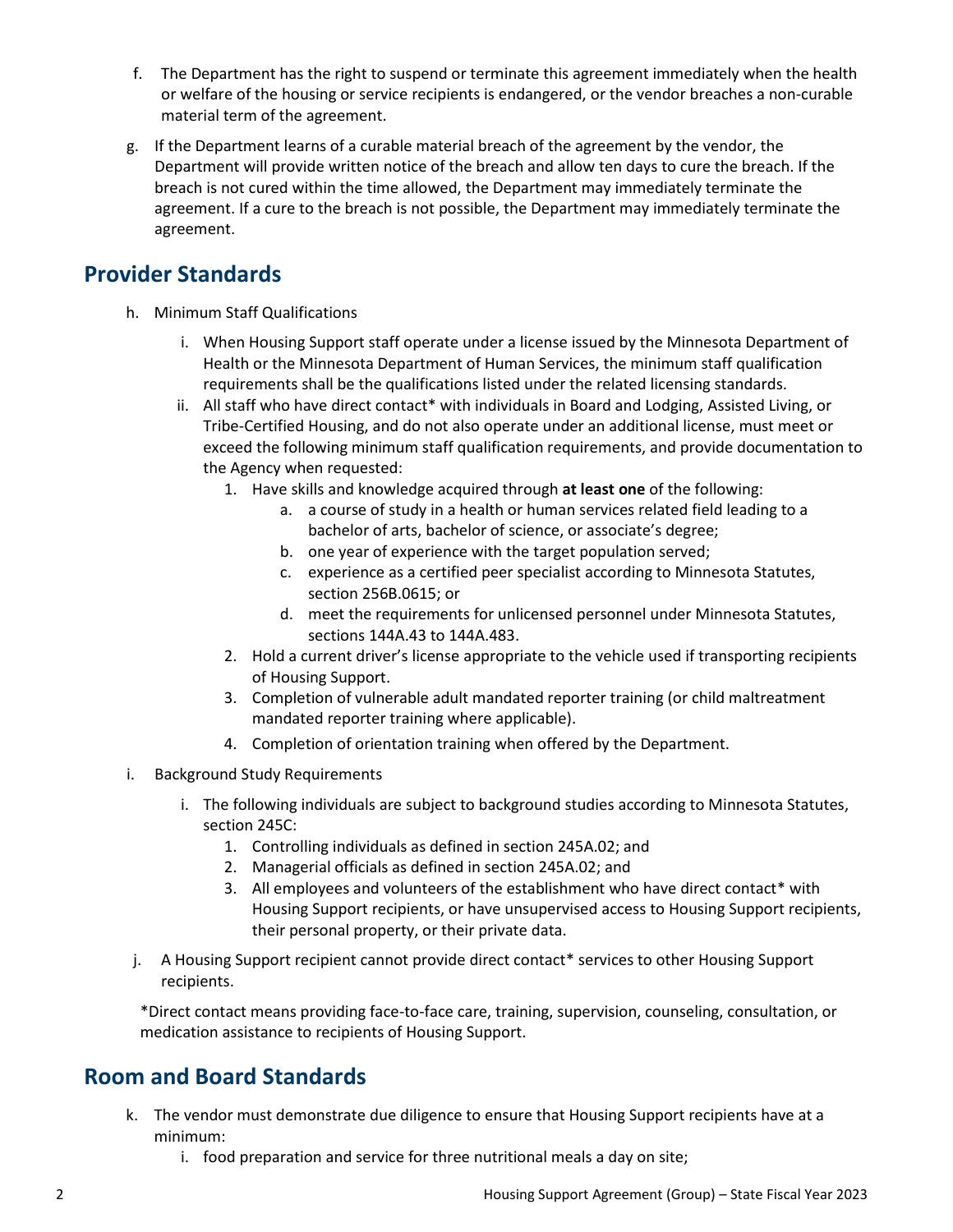- ii. a bed, clothing storage, linen, bedding, laundering, and laundry supplies or service;
- iii. housekeeping, including cleaning and lavatory\*\* supplies or service; and
- iv. maintenance and operation of the building and grounds, including heat, water, garbage removal, electricity, telephone for the site, cooling, supplies, and parts and tools to repair and maintain equipment and facilities.
- l. The vendor is required to uphold the quality standards of the license for their setting, including storage and handling of medications, according to related licensure or registration from the Minnesota Department of Health, the Minnesota Department of Human Services, or tribal government.
- m. Vendors must report recipient move in, move out, absence days, and discharge dates to the Agency.

\*\*Lavatory supplies means essentials for hygiene found in public restrooms, including hand soap, hand or paper towels, and toilet paper.

## **Supplemental Service Standards**

- n. If authorized by the Agency, the vendor shall provide supplemental services to eligible Housing Support recipients including, but not limited to, oversight and up to 24-hour supervision, medication reminders, assistance with transportation, arranging for meetings and appointments, and arranging for medical and social services.
- o. In addition, vendors must ensure that recipients have, at a minimum, assistance with services needed according to their Professional Statement of Need.
- p. Additional service requirements may apply if the provider is authorized in Minnesota Statutes, sections 256I.04 or 256I.05 to receive a special Housing Support supplemental service rate due to serving a special needs population or providing specialized services.
- q. All vendors providing supplemental services must maintain case notes with date and description of services provided to individual recipients.

## **Payment Standards**

- r. Room and Board
	- i. The maximum Housing Support room and board rate is \$1,041 per month for State Fiscal Year 2023.
	- ii. Room and board payments cannot be used to pay for foster care for children who are not blind, child welfare services, medical care, dental care, hospitalization, nursing care, drugs or medical supplies, program costs, or other social services.
	- iii. The vendor must be able to verify upon request that at least \$250 per month is spent for the purchase of food for each Housing Support recipient.
	- iv. In the event of an overpayment, the vendor is required to return funds according to terms of notification by the Agency or the Department.
- s. Supplemental Services
	- i. The maximum Housing Support supplemental service payment is \$482.84 per month, unless authorized by Minnesota Statute, chapter 256I, to be higher.
	- ii. The vendor must not use supplemental service payments to pay for housing, utilities, household supplies, or other things related to room or board.
	- iii. If authorized to provide supplemental services by the Agency, the vendor must enroll as a Minnesota Health Care Provider (MHCP) in order to bill and receive payment.
	- iv. Vendors are not eligible for supplemental service payments if concurrently receiving funding for a recipient under, or if funding is available through, a home-and-community-based waiver or personal care assistance under Minnesota Statute, section 256B.0659.